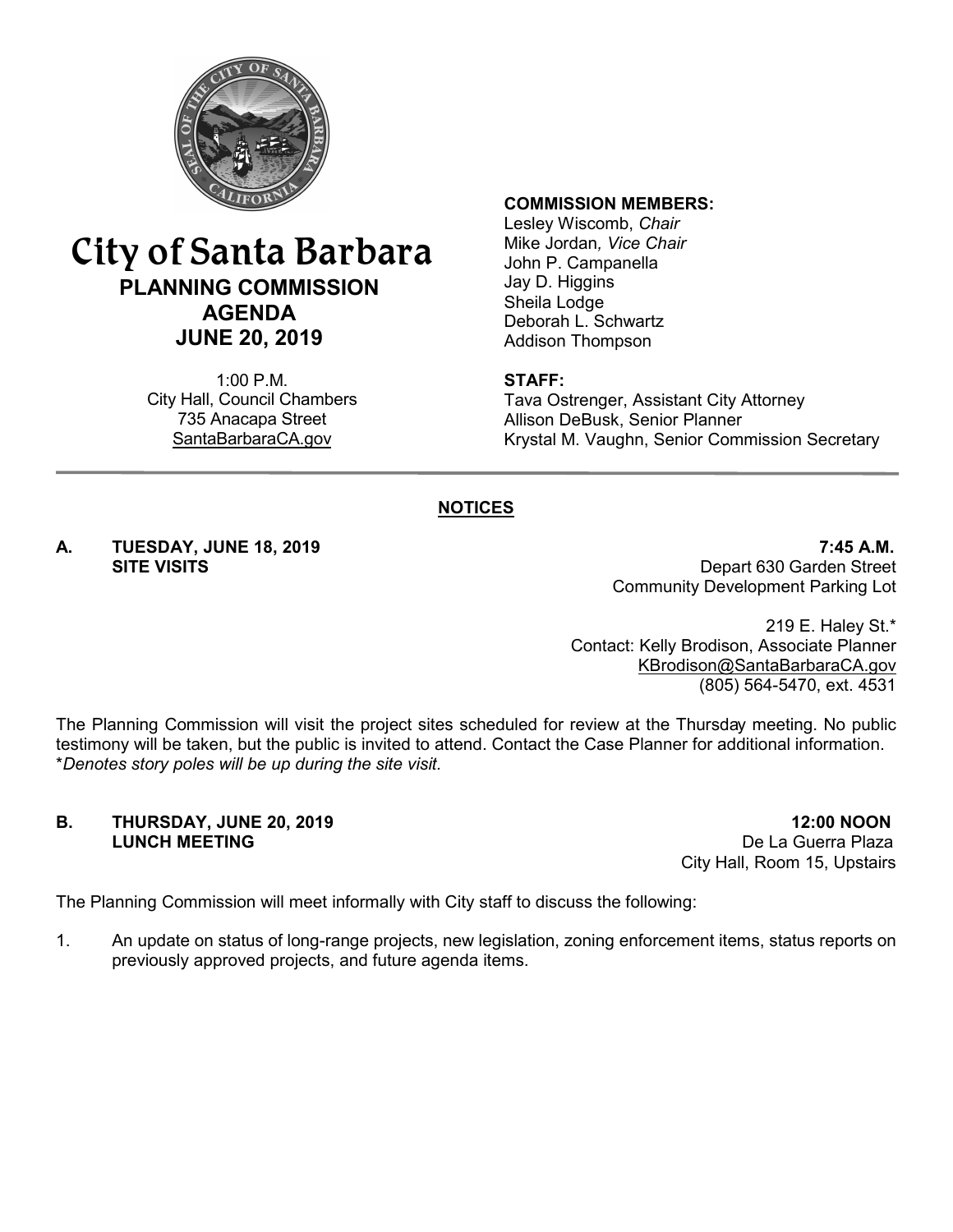#### **PLEASE BE ADVISED**

**PUBLIC HEARING PROCEDURE:** This agenda is subject to change. Applicants and interested parties should plan to arrive at 1:00 p.m. For longer agendas, meeting attendees are encouraged to monitor the City TV broadcast to plan their arrival time.

The order of presentation after the Chair introduces an item is as follows: 1. Staff Presentation (15 minutes)\*; 2. Applicant Presentation (15 minutes)\*; 3. Public Hearing\*; 4. Additional response by Applicant/Staff (5 minutes each)\*; 5. Commission questions and comments; 6. Commission consideration of Findings and Conditions of Approval; and 7. Motion, discussion of motion, decision, and vote by the Commission. \**Time may be extended or limited by the Chair.*

**PUBLIC COMMENT:** The public is invited to comment on any item on the agenda. After receiving recognition from the Chair, approach the podium and speak into the microphone. State your name and purpose for appearing. Due to time constraints, individual comments are typically limited to two minutes. Written comments are also welcome. Mail to PC Secretary, P.O. Box 1990, Santa Barbara, CA 93102-1990 or email to [PCSecretary@SantaBarbaraCA.gov](mailto:PCSecretary@SantaBarbaraCA.gov). Please submit 12 copies of any material over 2 pages at the Planning & Zoning counter, 630 Garden Street. Please note that the Planning Commission may not have time to consider written comments received after 4:30 p.m. on the Monday before the meeting.

**AGENDAS, MINUTES, & REPORTS:** Documents relating to agenda items are available for review in the Community Development Department at 630 Garden Street, and agendas, minutes, and reports are also posted online at [SantaBarbaraCA.gov/PC](http://www.santabarbaraca.gov/PC). Please note that online Staff Reports may not include some exhibits. Materials related to an item on this agenda submitted to the Planning Commission after distribution of the agenda packet are available for public inspection in the Community Development Department at 630 Garden Street during normal business hours.

**PLANS & ADDITIONAL INFORMATION:** The scope of a project may be modified as it proceeds through the planning process. If you have any questions, wish to review the plans, or wish to be placed on a mailing list for future agendas for an item, contact the Case Planner as listed in the project description. Office hours are 8:30 a.m. to 4:30 p.m., Monday through Thursday, and every other Friday (see [SantaBarbaraCA.gov/Calendar](http://www.santabarbaraca.gov/cals/default.asp) for closure dates).

**AMERICANS WITH DISABILITIES ACT:** If you need auxiliary aids or services or staff assistance to attend or participate in this meeting, contact the City Administrator's Office at (805) 564-5305. If possible, notification at least 48 hours prior to the meeting will usually enable the City to make reasonable arrangements. Specialized services, such as sign language interpretation or documents in Braille, may require additional lead time to arrange.

**TELEVISION COVERAGE:** This meeting will be broadcast live on City TV-Channel 18 and online at [SantaBarbaraCA.gov/CityTV](http://www.santabarbaraca.gov/CityTV). See [SantaBarbaraCA/CityTVProgramGuide](http://www.santabarbaraca.gov/gov/depts/cityadmin/programming.asp) for a rebroadcast schedule. An archived video of this meeting will be available at [SantaBarbaraCA.gov/PCVideos.](http://www.santabarbaraca.gov/PCVideos)

**APPEALS:** Some items before the Planning Commission may be appealed to City Council. The appeal, accompanied by the appropriate filing fee per application, must be filed with the City Clerk's office within 10 calendar days of the Planning Commission decision.

#### **I. ROLL CALL**

#### **II. PRELIMINARY MATTERS**

- A. Requests for continuances, withdrawals, postponements, or addition of ex-agenda items.
- B. Announcements and appeals.
- C. Review, consideration, and action on the following draft Planning Commission minutes and resolutions: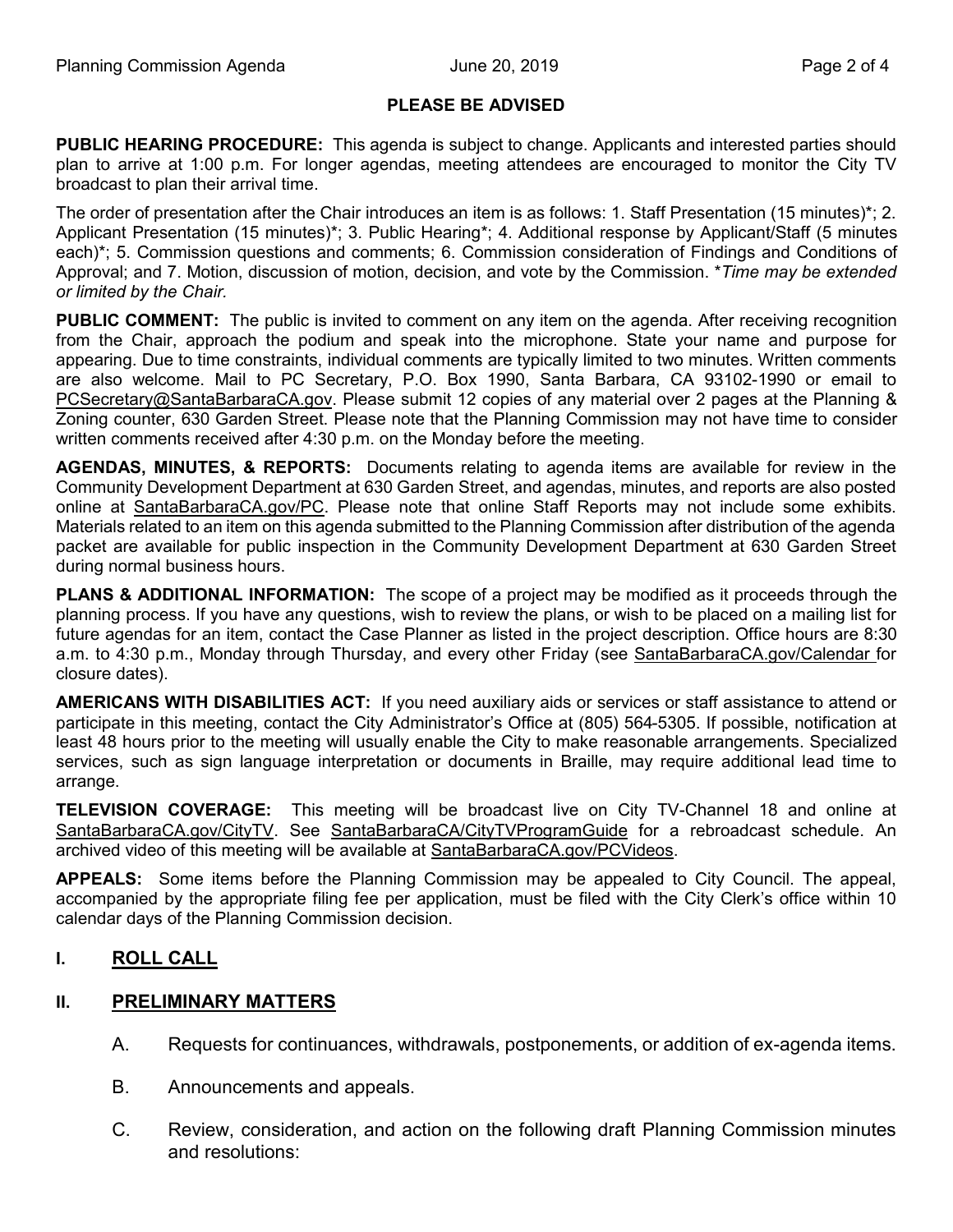- 1. Planning Commission June 6, 2019 Minutes
- 2. Planning Commission Resolution No. 007-19 115 W. Anapamu Street Building Height Exception.
- 3. Planning Commission Resolution No. 008-19 Proposed Amendments to the Santa Barbara Municipal Code to Regulate the Conversion of Mobilehome or Permanent Recreational Vehicle Parks to Other Uses.
- D. Comments from members of the public pertaining to items not on this agenda. Due to time constraints, each person is limited to two minutes.

#### **III. CONCEPT REVIEW**

#### **APPLICATION OF ED DEVICENTE, ARCHITECT FOR PROPERTY OWNER PRICE LIVING TRUST, 219 E HALEY STREET, APN 031-202-014, MC (MANUFACTURING COMMERCIAL) ZONE, GENERAL PLAN LAND USE DESIGNATION: COMMERIAL INDUSTRIAL MEDIUM-HIGH RESIDENTIAL (15-27 DU/ACRE) / PRIORITY HOUSING OVERLAY (37-63 DU/ACRE) (PLN2016-00078)**

*This item was postponed from May 16, 2019.*

This is a Concept Review Hearing. The project involves a proposal for a new mixed-use development using the Average Unit-Size Density (AUD) Incentive Program. The proposal includes the demolition of seven existing structures housing eight residential units and the construction of a four-story, 35-unit, mixed-use development. Unit mix will include 14 twobedroom units, 16 one-bedroom units, and 5 studios, ranging in size from 412 to 1,011 square feet, with an average unit size of 715 square feet. Also proposed are two commercial spaces totaling 1,844 square feet. The proposed density on this 24,541 square foot parcel would be 63 dwelling units per acre on a parcel with a General Plan Land Use designation of Commercial Industrial/Medium High Residential (15-27 dwelling units (du) per acre) in the Priority Housing Overlay (37-63 du/acre). There will be 36 covered parking spaces for the residential units and 4 parking spaces for the commercial area.

This project will require approval by the Architectural Board of Review.

The project requires Planning Commission Conceptual Review because the lot size is more than 15,000 square feet and the project is being proposed under the AUD Incentive Program Priority Housing Overlay (SBMC §30.150.060.A). The purpose of this hearing is for Planning Commission and the public to review the proposed project design and provide the applicant, staff and the Architectural Board of Review (ABR) with comments on the proposed improvements, design, and General Plan consistency (SBMC §30.150.060.E).